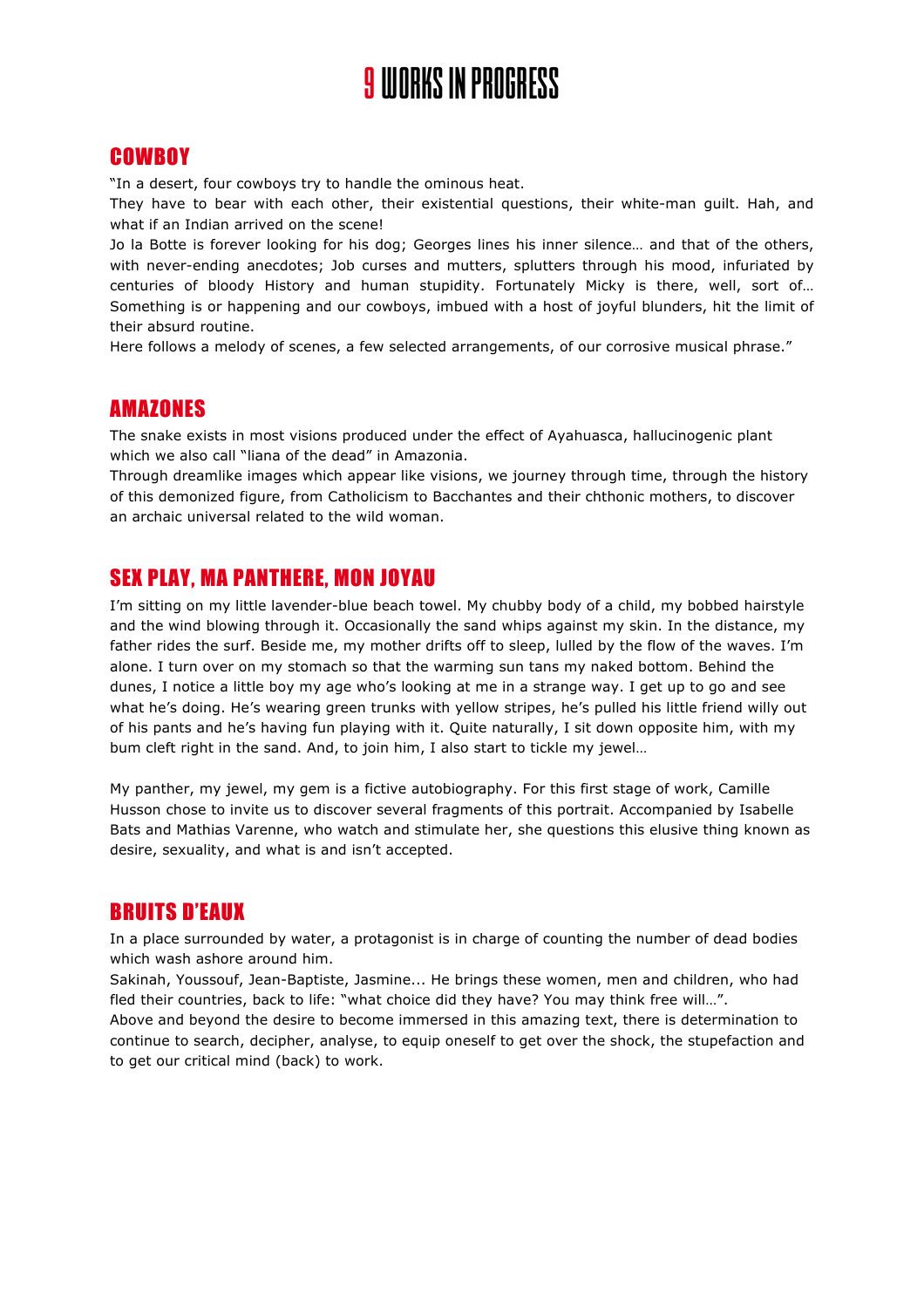## PAYING FOR IT

"Paying for it" means "paying for sex" but also paying the price be it moral, economic or social. It means paying the cost for this practice perceived as guilty. Paying for it talks about the working conditions of sex workers in a neoliberal world. After its Blackbird (David Harrower) performance, the collective pursues its research at the heart of areas of humanity which society prefers to shun. Documentary theatre where spectators 'break into' the kitchen of a brothel, and discover behind the scenes. A place where clients never go. The place where "the girls" are alone, during their break. They talk to us about their job, their life, themselves, about us. They know are innermost secrets. And they can let all hell loose.

## C'EST PAS LA FIN DU MONDE

It's not the end of the world. Yet, it very much seems like it is. Because we really have to face the facts: Bernard Minet was wrong. Not only have we not "changed anything", but apparently we don't even have enough time left to even try to. When others are stocking up their cellars with supplies, buying a shotgun or choosing not to have any more kids through selflessness, Cédric and Julie are cooking. Crucially, passionately,

gluttonously. As if resistance was now.

What about you… if you could choose your last meal, what would it be?

## **HOME**

It's a space where nothing happens, where it's warm.

It's a communal room;

a place for being together,

a place where you feel alone.

Based on documentary research carried out in a nursing home in Ixelles, in Belgium, we chose to focus on the temporality, on the atmosphere specific to these care homes and in what way these establishments influence those who live there.

Three young actors, two girls and a boy.

A table, two chairs, a clock, an armchair, a radio.

They're waiting for a doctor, a call, a visit.

## LES LOIS

From the word 'go', the actors shout it out clear: they're not Clytemnestra, Agamemnon or Iphigenia. Tough luck for the tragedy, they're not going to replay the myth. All that matters is the performance place and time.

No artifice a priori, not even characters or fiction in this play where Christina Ouzounidis attacks Fathers, great figures of power, and gives the theatrical throng a worthwhile kick, hitting on it from tragedy through to political theatre.

## SKRIK

Scream of two sisters in response to the revelation of their childhood mutilated by a pervert, their uncle. Memories repressed for ever-so long in the depths of their memory. Through oneirism, SKRIK transcends the theme of traumatic memory and the silent crime of paedophilia. Blending theatre, movement, classical and electronic music and calling on the myth of Erlkönig (Goethe/Schubert) and on the Scream/Skrik (Munch).

The 7 actors & musicians play an active part in the pursuit, the quest for resilience and the freedom of speech.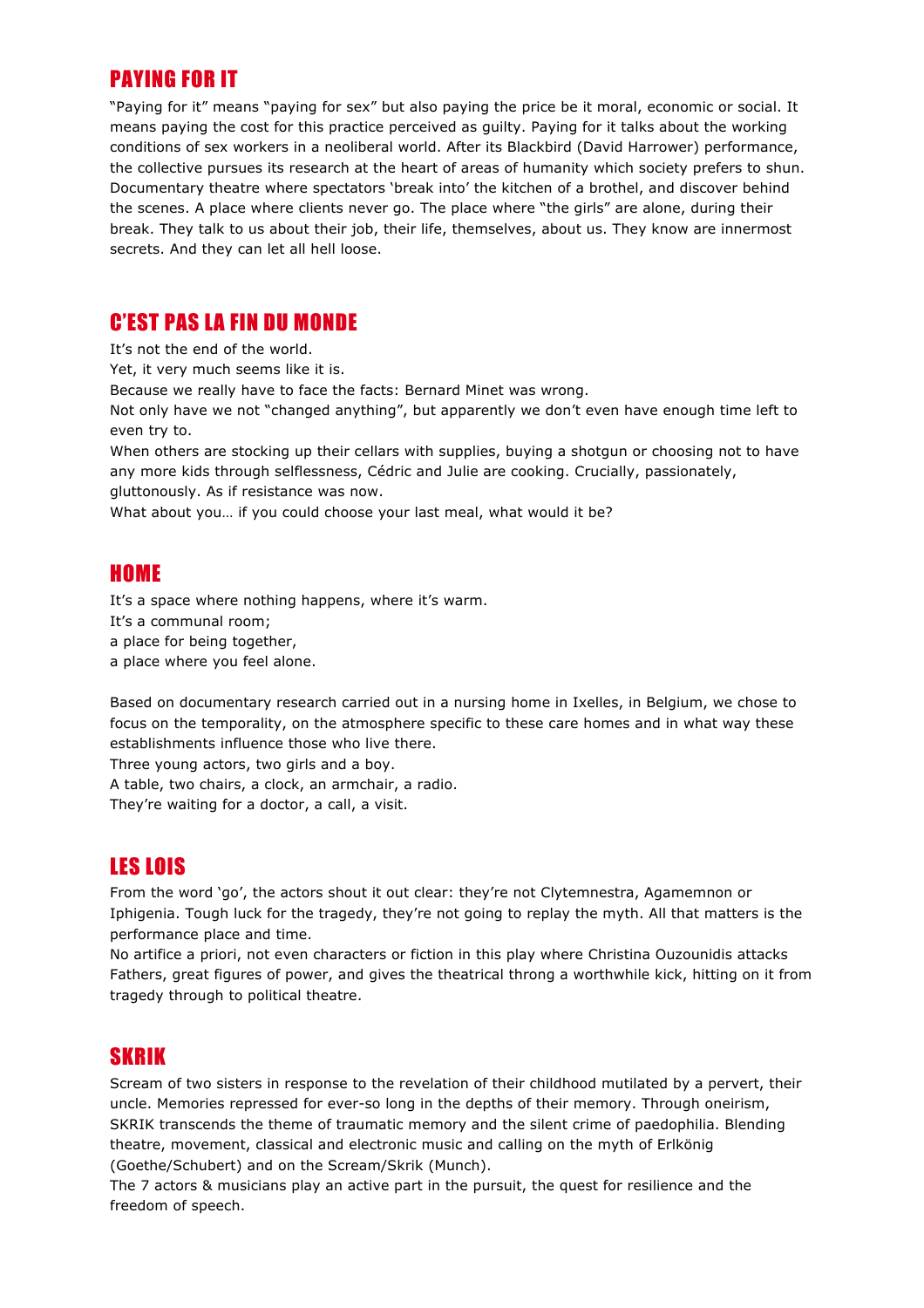## **4 project presentations**

## ET JE VOULAIS RAMPER HORS DE MA PEAU…

Two modern-day witches, survivors, resistant, are on stage.

What is this power, which appears to be engraved in the DNA of humanity, which pushes us to seek realms beyond ourselves, to transcend our profane condition, to invite otherness, an elsewhere into our lives?

In their grotto, their desert, the vastness of the sky, they plot and scheme…

Hazardously, they adventure through time… places… beings… souls…

Leaving the body behind, vanishing…

## CONTINENT NOIR

Through works which she composes and sings, Sarah Espour takes us on a musical, sensorial journey where she explores the question of destiny.

Destiny of our lives which make us fantasize, destiny of beings whom we idealize and who suddenly disappear, destiny of fates which fail, destiny which suggests that our existence is other, elsewhere.

What are our dreams made of?

Through her own imaginary drifts, her personal perspectives, she questions this state of desire, of dissatisfaction, of lack of being.

She freely draws her inspiration from ill-fated feminine figures, from Marylin Monroe's poems, from the myth of Ophelia – where the innocence of death irrevocably attaches the feminine subject to childhood – as well as from Summer, the novel by Monica Sabolo.

But I am Laura. I am sad. God, I'm sad again! Why! I miss laughter and a day where time is spent with my friends who don't care what I think of late at night. They don't hate me for sometimes dreaming late at night, with my hand buried between my legs, ashamed, and of how I wish that my other hand would simply pull the trigger.

Jennifer Lynch, The Secret Diary of Laura Palmer

## SAUVAGES

Sauvages (working title) is a collection of accounts, interviews, landscapes, sounds, reflections captured in this particular place outside-the-world yet in-the-world, aka an Indian reserve.

Between theatre and cinema, Hélène Collin questions the cliché inflicted on "Indians" whose identity is forever trapped between westerns and the myth of the good savage; making them one of the most isolated and misunderstood ethnic minorities of North America. Through her encounters with the Atikamekw, the Mohawk and the Innu, she reveals to us a little about their relationship with the world, so different from ours, and raises the question of the savage in us and of who is the savage of whom.

## JE SUIS UNE HISTOIRE

In a small village, nothing has changed, the local café, Le Lautrec, has the same façade though a bit blackened over time.

The priest has been baptising, marrying, burying for some sixty years.

Then there's Robert, the café regular. He was a poet, a sailor, he even sailed around the world. Well, that's what people say. There's Lisette the grocer, everybody knows her because when they were all just kids, they all broke their teeth on her "chews".

Patrick and his marbles, this African kid who they picked up from school and sent back to his